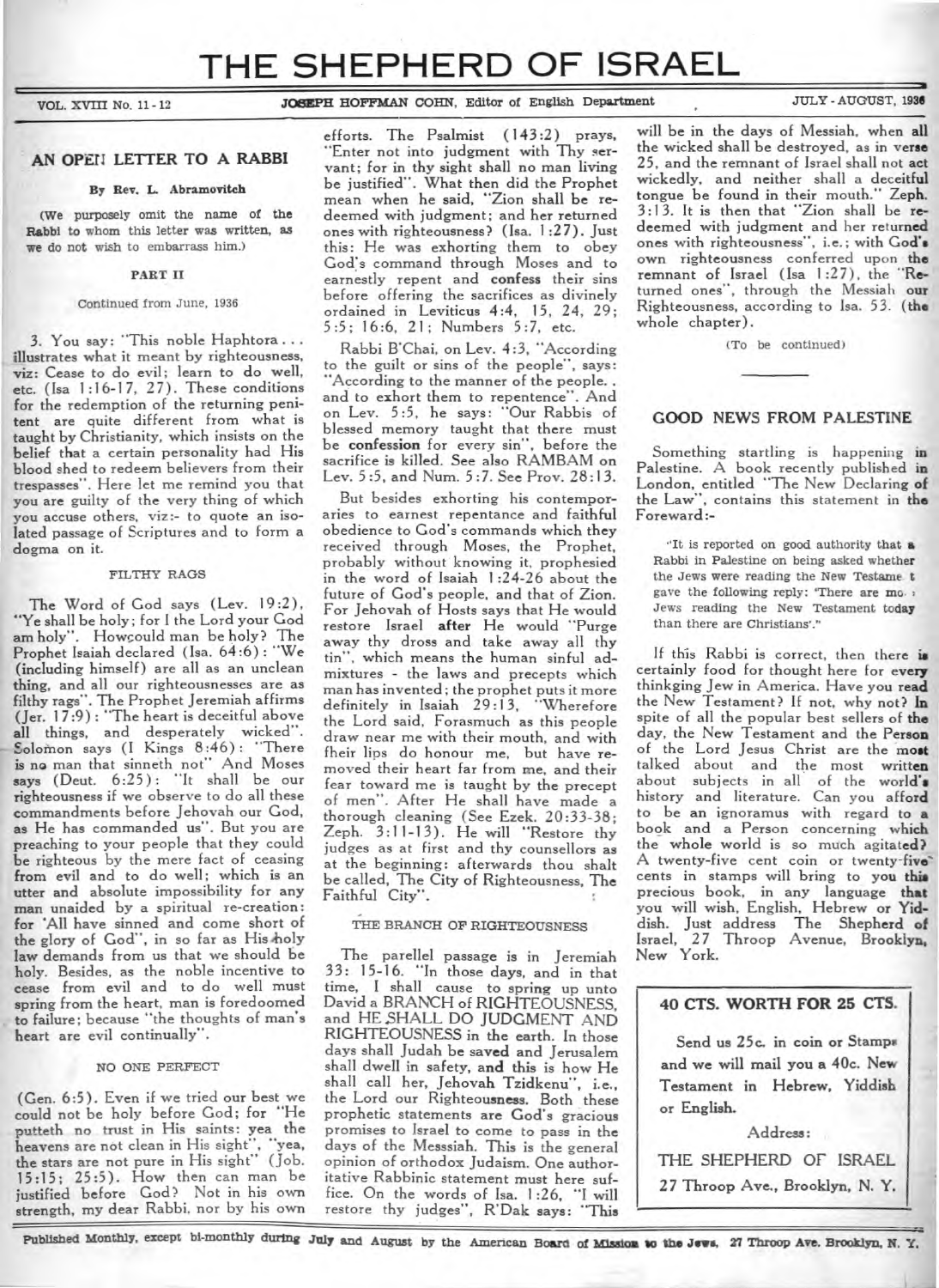## **"GOD DEVISES MEANS"**

## By Dr CHAS. L. FEINBERG

For we must needs die, and are as water spilt on the ground, which cannot be gathered up again; neither doth God respect any person: yet doth he devise means, that his banished be not expelled from him. II Sam. 14:14.

To devise means is to formulate or outline plans and methods. Probably never before in the history of the world has there been heard more about devising means than we hear to-day. Our national government, by all manner of projects and appropriations, is aiming to devise means whereby the present distressed conditions of our country may be bettered. The countries of Europe are desperately attempting to formulate plans whereby all of Europe, and perhaps the world, may not become entangled in another frightful and wholesale slaughter of men and nations. The daily newspapers of every city are always carrying notices in their personal columns of mothers and other relatives devising means to have their loved ones restored to them.

## ABSALOM KILLS AMNON

It is in this last connection that we have the above record in the Second Book of Samuel of an event in the life of David. Because of a very hideeous sin that David had committed, God had said to him through the prophet Nathan: "Now therefore the sword shall never depart from thy house, because thou has despised me. These words were speedily fulfilled ,for not long after this Absalom, the son of David, killed Amnon his brother. After he had committed this crime, Absalom fled to Geshur where he remained for three years.

## THE WOMAN FROM TEKOAH

About this time Joab, the captain of David's army, noticed that David's heart was longing for the return of Absalom, **so** he thought of a plan to bring the king to a definite decision on the matter. He sent to Tekoah, about twelve miles south of Jerusalem, for a wise woman whom he instructed to act as a mourner, and to bring her case before the king. When the woman gained entrance to the king, she told the king that she was a widow whose two sons had been striving in the field when one killed the other. Her relatives, then, demanded that she deliver her surviving son to them that they might slay him for the life of his brother. She refused to do so, declaring that she would then be deprived of both her sons, and would be left without an heir. The king listened to her story, and granted her request. "Then the woman said, Let thy handmaid, I pray thee, speak one word unto my lord the king. And he said, Say on. And the woman said, Wherefore then bast thou devised such a thing against the people of God? for in speaking this word

the king is as one that is guilty, in that the king doth not fetch home again his banished one. For we must needs die, and are as water spilt on the ground. which cannot be gathered up again; neither doth God take away life, but deviseth means, that he that is banished be not an outcast from him."

## ARE YOU AN OUTCAST?

These are wonderful words and full of meaning which the woman of Tekoah used here: "God **deviseth means,** that he that is banished be not an outcast from ' This sentence reveals three things on the very surface: first ,there are people who are banished from God; secondly, He is devising means in their behalf; thirdly ,the purpose of the devising is that the banished should not be an outcast from God. The root of the whole matter lies far back in the garden of Eden. There it was that God had companionship and fellowship with His creatures whom He had made, until one day the creatures departed from the direct command of their Creator. Adam and Eve knew then that they were banished by their sin from the presence of God,, so they hid themselves before they were ever condemned by God for their sin. But God was not going to allow His banished to be an outcast from Him, so He devised means whereby the banished could be brought back. In that case God made them coats of skins and clothed them. But God knew that the posterity of Adam and Eve would have the same nature and desire to sin, so He devised means further, by a promise of a Redeemer of the seed of the woman, so that they might not be an outcast from him.

#### GOD WANTS YOU BACK

As time went on God added other promises<sup>t</sup> and prophecies to the already sufficient means for the bringing back of those who were banished from Him. During all the history of our fathers in the wilderness and in the land of Palestine, God had devised means, namely, the system of sacrifices for sin, so that His banished - and banished they all were because of their repeated disobedience and sins - might not be outcasts from His presence. But one day there appeared on earth the full provision of God's means for a banished nation, and that was in the person of the Messiah Jesus, who came as a sacrifice for the sins of all Israel and the world, so that no one should ever in all the world need to be cast out from the presence of God because of sin which causes banishment.

Dear Jewish reader, let me ask you: Do you not realize in your own heart that you are banished from God as long as you are a sinner? God, as our Torah reveals Him, is above all else, the holy and pure God who cannot overlook sin. But God has done something about your sinful state; He has devised means that you, as a banished one, might not be an

outcast from Him. He has given His Messiah for your sin that you might believe in Him and be reconciled to God. Why be an outcast when you can be in the family circle of God's house? Accept the Messiah, the hope of all Israel and the world, and you will never know the pain of being eternally an outcast from the blessed presence of a loving God, who has devised means whereby His banished might not be an outcast from Him.

## **AMERICAN BOARD OF MISSIONS TO THE JEWS, Inc.**



**HEADQUARTERS BETH SAR SHALOM Throop Avenue and Walton St. Brooklyn, N. Y.** 

**Gospel meeting** every **Sunday, and Friday Evening at 8** o' clock. Come and **bring your friends. A** warm welcome and a real **blessing await you.** 

**Copies of** the Shepherd of Israel **may b obtained at** the following stations:

> **Brooklyn, N. Y.**  27 Throop Avenue Rev. LEOPOLD COHN

**Chicago, Ill.**  316 Stanley Pl. **Rev. SOLOMON BIRNBAUM** 

**Pittsburgh, Pa.**  1603 Center Avenue **Rev.** JOHN SOLOMON, Missionary

**Philadelphia, Pa.**  535 Spruce Street **Mr. HARRY BURGEN,** Missionary

> **Columbus, Ohio**  1039 E. Broad Street Rev. OSCAR WAGO

**Los Angeles, Calif.**  2005 Brooklyn Ave. Rev. E. ZIMMERMAN

**Sidney, Australia 145 Commonwealth Street Rev. G.** E. **ARDILL** 

**Warsaw, Poland**  Targowa. 15. M. **4. Rev.** MOSES GITLIN, Missionary

**Jerusalem, Palestine Gospel** Gate, Russian **Compound Rev. FRANK BOOTHBY, Missionary** 

> **Paris, France 123 Du Maine Ave. Rev. HENRI VINCENT**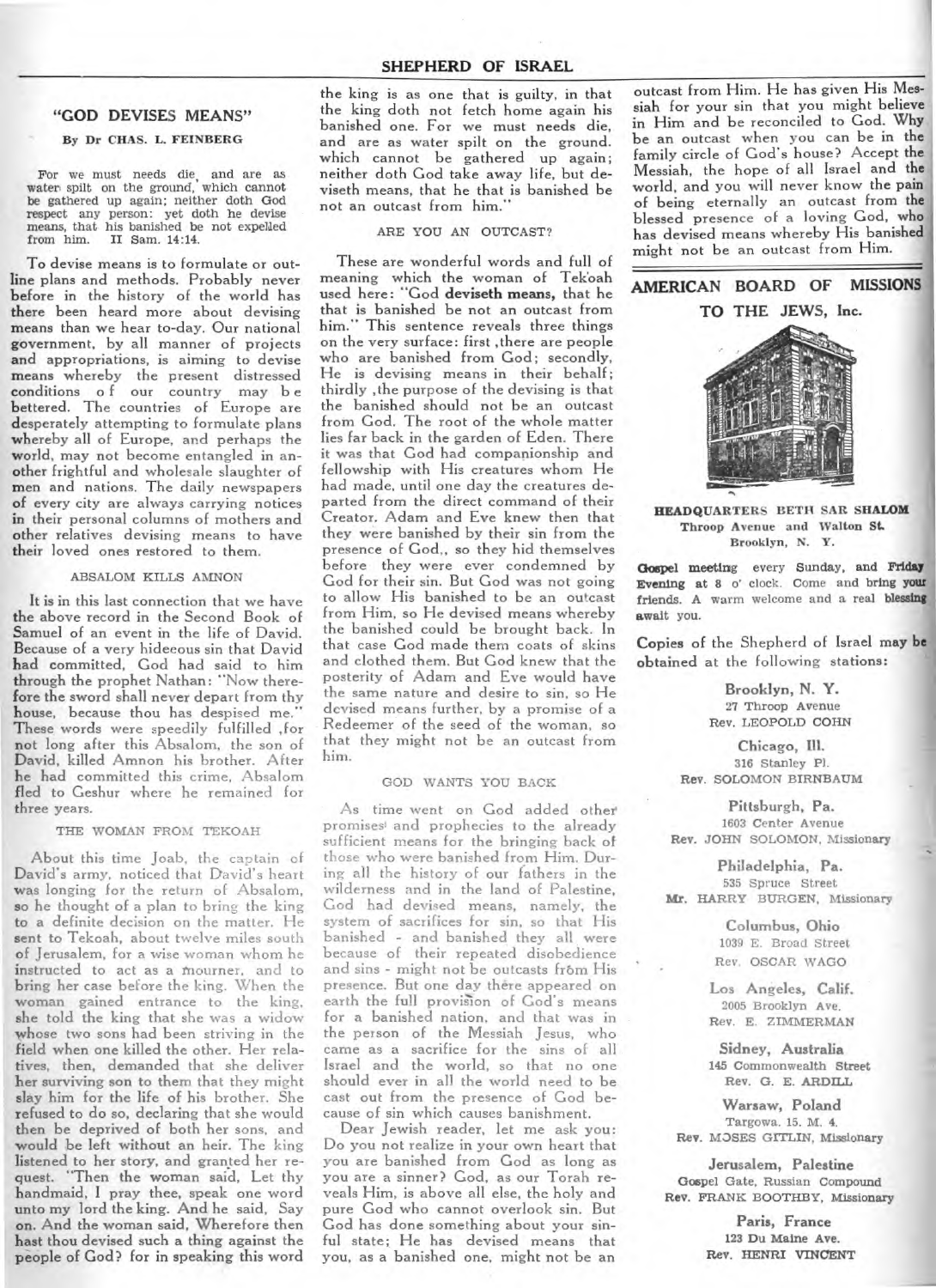מ'געפינט נאָך איצט דאָרט שפורען פון די אַמאָליגע גרויסע שטעדט, און די נכואה וואָס מיר האָבען אויבען געלייענט אז גאָט וועט צושטערען די פאַר־ שמענדיגונג פון די פארשמענדיגע און קלוגע מענשען איז פינקטליך ערפילט געווארען.

בעטראַכטענדיג די אַלע נבואות וואָם זענען אווי בוכשטעבליך ערפילט געוואָתען איז שווער צו פאר־ שטעהן וויאזוי אירען קענען נאָך אַלץ שטעהן אין זעלבען מעמד פון גלייכגילטיגקייט און שנאה צו ישוע המשיח. אידען רארפען זיך עקזאמינירען און פרענען, פארוואָם זענען די אַלּע צרות און פּרעניות געקומען אויף אונז, אין אלע צייטען און אין אלע לעגדער, פארוואָם? נור איין ענטפער וועלען מיר נעפינען דערצו, ווייל מיר האָבען נישט געאַכטעט גאָטס וואָרט אין באַצוג צו די נביאים וואָס האָבְען געשריבען און נעואָנט ווענען די גאולה שלמה אין ישוע המשיח.

גאָט ב״ה באַקלאָגט זיך שטאַרק אין ירמיה ב, אָגענדיג: "לשוא הכיתי את בניכם מוסר לא לקחו". ד"ה, אומזיסט האָב איך געשלאָגען אייערע קינדער, אָבער זיי האָבען זיך דערפון קיין מוסר נישט ארויס־ גענומען.

אין הער סעפטעמבער אויסנאבע וועלען מיר פארטועצען אונוער טעטא "די נביאים".

## די צווייפאַכע עבירה

,כי שתום רעות עשה עמו אתו עזבו מקור<br>-מים חיים לחצוב להם בארות בארות נשברים<br>אשר לא יכלו המים," (ירמיה ב.)

● ין דער סדרה שמיני ווערט אונז דערציילט פון ■ נדב ואביהוא וועלכע האָבען אָנגעצינדען פרעמד פייער אויפ'ן מזכח' און דערפאר זענען זיי גע־ שטאָרבען.

אין דער הפטרה פון דערועלבער סדרה לעוען מיר. אז ווען דוד המלך האט דעם ארון הקודש געפיהרט קיין ורושלים האָט עזה כן אבינדב אונטערגעהאַלטען דעם ארון ווייל די אָקסען האָבען איהם שטאַרק נעשאָקעלט האָט ער מורא נעהאַט אַז דער ארון וועט פאלען און דערפאר איז עזה דארט באלד גע־ שטארבען.

די דאויגע צוויי פאַקטען זענען די בעסטע אי־ לוסטראציעס פון די צוויי עבירות אין דעם אויבען ציטירטען פסוק פון ירמיה הנביא. 1) דאָם פאַר־ לאוען גאָט וואָס איז דער מקור פון אַלע קרעפטען און 2) ראם פארטרויען אויף אייגענע קרעפטען.

אין מישכן האָם אויפ׳ן מזבח געברענם אן "אִש תמיד" וועלכעם איז פון גאָט אליין אָנגעצינדען געוואָרען (ויקרא מ, כ"ד) עם האָט תמיד געברענט און פון דאָרט איז דאָס פייער פאַר אַלע קרבנות גענומען געוואָרען. - דאָם איז אַ סימבאָל פון אונזער אָבהענגינקייט פון נאָט. עם ציינט, או דער מענש קאן דיענען נאָט נור טיט דעם וואָס ער האָט פון גאָט זעלבסט באַקומען.

אָבער נדב ואכיהוא האָבען ביים מקריב זיין דאָם קטורת ניט גענומען פייער פון "אש תמיד" וואָם איז פון גאָט אָנגעצונהען געוואָרען זאָנדערן זיי חאָבען געבראכט אן "אש ורה" וואָם זיי האָבען ערגעץ אַליין אויסגעווכט. דאָס הייסט, זיי האָבען דעם מקור,--גאָט---פאַרלאָזט און דערפאַר זענען זיי באשטראפט געווארען.

די עבירה פון עזה בן אבינדב, איז געווען אין דעם. וואָם ער האָט אין יענעם מאָמענט געצווייפעלט אין די קראפט פון גאט. ער האט געועהן ווי די אקסען האָבען זיך צו־יאָזשעט האָט ער מורא געהאַט או דער ארון וועט פאַלען, האָט עזה איהם אונטערגע־ האלטען. עזה האָט אפנים געמיינט אז גאָט וועט זיין אייגענעם ארון נישם קאנען אָבהיטען פון פאַלען האָם ער געוואָלט אַביסעל צוהעלפען. ער האָט נישט געהאַט קיין צוטרויען אין כח פון גאָט האָט ער געוואָלט מיט זיין אייגענעם שוואַכען כח עם טהון. דערפאר איז ער אזוי שווער געשטראפט - נעווארען.

עם איז אייגענטליך שווער דיעזע צוויי 'עבירות צו צושיידען ווייל די ערשטע עבירה איז גורם די צווייטע און די צווייטע האָט איהר שורש אין די ערשטע. ווען נדב ואביהוא האָבען פאַרלאָזט דעם "אש תמיד" וועלכען נאָט אַליין האָט אָנגעצינדען האָבען זיי געמוזם זוכען אַן אַנדערע קוועלע פון פייער וואָם זיי האָבען ערשט געמוזט מאַכען. און או עוה האָט אונטער נעשטיצט דעם ארון מיט זיין אייגענער שוואכער קראפט האט ער דאם געטהון ווייל ער האָם זיך נישם פארלאָזם אויף די קראַפס פון נאָט.

די דאוינע צווייפאכע גרויסע עבירה פון נדב ואביהוא און פון עזה איז ליידער אויך די גרויסע עבירה פון ישראל עד היום הזה. מ'האָט זיך אָב־ נעקעהרט פון לעבענדיגען גאָט וועלכער האָט צו־ געגריים די גאולה פאר אונזער פאָלק הורך ישוע המשיח על פי תורת משה והנביאים און מען פרא־ בירט די גאולה צו ברענגען דורך פארשידענע אופנים און אַלְערליי מיטלען וועלכע מ'האָט אַליין אויס־ געקלעהרט. אונזערע מנהיגים טהוען פונקט אזוי ווי די צוויי כהנים נדב ואביהוא האָבען געמהון, אונד זערע פיהרער ווילען גישט די גאולה נעמען פון גאָטס האנר אזוי ווי ער זאָגט אין תהלים ב $\gamma$ ואני נסכתי מלכי על ציון חר קדשי"... "בני אתה אני היום ילדתיך". נייערט מען זוכט אן אנדערען וועג פאר די גאולה פאר אונזער פאלק און אונזער פאלק נעמט אן פאלשע פארשלאגען.

גאָט האָט אונז גענעבען די תורה און די גביאים אָבער אונזערע רבנים און סתם רעדעל פיחרער האָבען מזרא געהאַט אַז די תורה אַליין וואָם גאָט האָט אינו געגעבען איז גים גענוג פאר אונזער אידיש־ קייט, אז זי וועט זיך זעלבסט גישט קענען דער־ האלטען האָבען זיי געשריגען: "עשו סיג לתורה"! זיי האָבען אווי געטהון ווי עזה בן אבינדב, נעמליך, זיי האָבען די תורה אונטערגעשטיצט מיט תרי"ג מצוות און מיט'ן תלמוד'ישען בבל־טהורם. דער סוף איו, אז אונזער פאלק איז ארונטער פון דרך הישר, זיי האָבען גישט ישוע המשיח דעם דרך והאמת והחיים. זיי האָבען נור "בארות בארות נשברים" אָבער די קוואַל פון "באר מים חיים" איז ביי זיי אויסגעטרוקענט און פארוואָרפען מיט "פטיינער...

יאַ, דאָם איז די שולר פון אונזערע רבנים און מנהיגים וואָם אידען בכלל פערווארפען דעם קדוש ישראל, ישוע המשיח, אויף וועם גאָט האָט מכריז ומידיע געווען או "אליו תשמעון" (דברים י"ה, 15) אלא נישמ. זאָנט גאָט דאָרט אין פּסוק 19, "אנכי אדרש מעמו", ד"ה, גאָט וועט דאָם פון זיי פאָדערן. זאָגען אָבער די רבנים אַז ניין, נישט ישוע המשיח,

נישם דער "אש תמיד" וואָם גאָם האָם אָנגעצינדען! כאפען זיך אידען צו, צו "אש זרה" פון אונגלויבען און פון אבערגלויבען וואָס איז גורם מיתה ר"ל. פון אואלכע מנהיגים דארף מען זיך אָבשאָקלען און מיר דארפען זיך ווענדען צו דער הייליגער תורה והנביאים וואָם איז אונז געגעבען געוואָרען על פּי ד', וועלכע זאָגען אונאונטערבראָכען עדות אויף ישוע המשיח. לאמיר צוריק קעהרען צו גאָם און צו זיין וואָרט מיט דער תפלה אויף אונזערע ליפּען: "נל עיני ואביטה נפלאות מתורתך", און דאן וועט יעדער איד האָבען די גליקליכע ערפאַהרונג פון יענעם גרויסען איר אין יוחנן ב, 45, ואָגעטריג: "מצאנו אתו אשר כתב עליו משה בתורה והנביאים את י ש וע. - י. פ. טאַבאַקסבלאַט, ראָטערדאַם.

## אונזערע מיסיאנען

און אנדערע סטיישאנס וואו איהר קאנט באקומעו. אונזער מאנאמס־בלאט "רעה ישראל" נראטיס: -

> ברוקלין. נ. י. רעוו. לעאפאלד סאהו טרופ עוועניו  $27$

פילאדעלפיא. פא. מר' האררי בוירגען 535 ספרוס סטריט

פימסבורג, פא. רעוו. דושאן סאלאמאן 1603 סענטראל עוועניו

שיקאגא. אילינאי רעוו. סאלאמאו בירנבאום 316 סטענלי פליים

קאלומבום, אחייא רעוו. אסקאר וואנא טרים בראָאַד מטרים 2039

ראם אנגעלעם. קאלים. רעוו. ע. ציממערמאן

2005 ברוקליו עוועניו

םידני אסטראליען רעוו. ג. ע. ארדיל 145 קאמאנוועלטה סטרים

> ווארשא, פוילען רעוו. משה גיטליו  $.4.5.15$  8082782

ירושלים פאלעסטינא נאספעל גייט. רוסישער קאמפאונד רעוו. פרענס בוטחביי

> פאריז, פראנקרייך רעוו. הענרי ווינסענט 123 דאָ־מעין עוו.